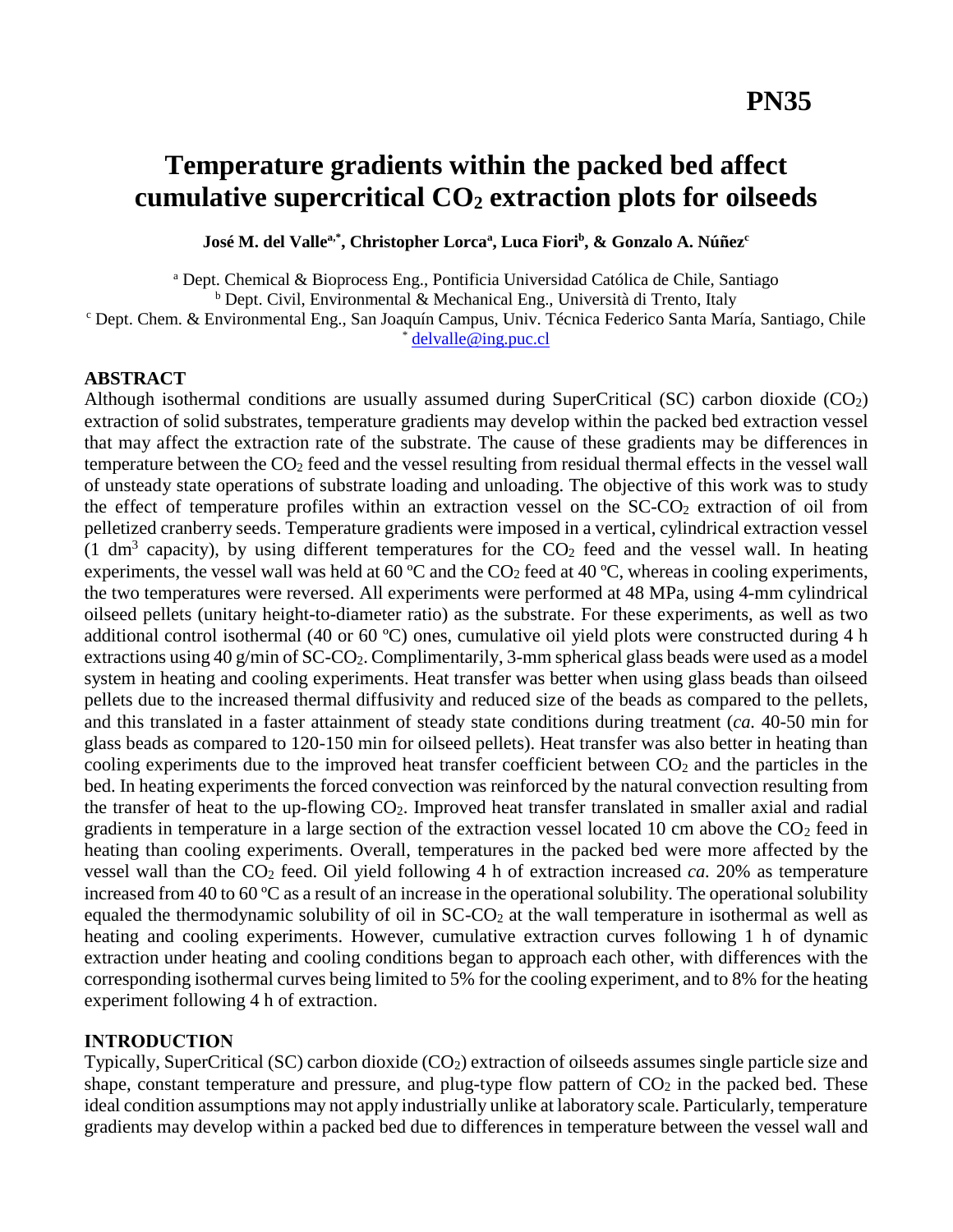the CO<sup>2</sup> feed developed during vessel loading [1] and unloading [2]. These temperature variations may be due to Joule-Thompson-type thermal effects associated with CO<sub>2</sub> compression during vessel loading, and CO<sup>2</sup> decompression during vessel unloading, respectively. Small changes in temperature may modify the physical properties of CO<sup>2</sup> (density, viscosity, self-diffusivity) so as to affect the extraction rate. of oilseeds. For example, there may be large variations in oil solubility in  $CO<sub>2</sub>$  caused by small a change in temperature; at 48 MPa, it can be estimated to increase from  $16.6 \pm 3.3$  g kg<sup>-1</sup> oil/CO<sub>2</sub> at 40 °C to 22.9  $\pm$ 4.6 g kg<sup>-1</sup> at 60 °C [3].

The objective of this work was to study the effect of temperature profiles on local properties of the substrate and SC-CO<sub>2</sub> within an extraction vessel, and the extraction of oil from pelletized seeds.

## **MATERIALS AND METHODS**

Cranberry (*Vaccinium oxycoccus*) seeds were treated in flat D-type pellet mill and manually cut to generate cylindrical pellets of 4 mm diameter and 4 mm height. In addition, spherical glass beads of 3 mm diameter were used as model system. The properties of the materials are summarized in Table 1. True densities  $(\rho_s)$  were measured by gas pycnometry. Being pelletized pellets porous particles, there was a difference between  $\rho_s$  and  $\rho_p$ , the particle density, which was estimated as the ratio between its measured weight and estimated volume (0.050 cm<sup>3</sup>). The bulk density ( $\rho_b$ ) of the two materials, on the other hand, was estimated as the ratio of the weight of the material used to fill the extraction vessel, and the vessel volume (1043 cm<sup>3</sup>). The intraparticle porosity ( $\varepsilon_i$ ) of the pellets was estimated using eq. (1), whereas the interparticle bed porosity (ε) of the two materials was estimated using eq. (2) [4]:

$$
e_i = 1 - \frac{r_p}{r_s} \tag{1}
$$

$$
e = 1 - \frac{1 - b}{r_p} \tag{2}
$$

Values of the specific heat (*c*p) and themal conductivity (*k*) of oilseed pellets reported in Table 1 were estimated using the Choi-Okos correlation for food materials reviewed by Sweat [5], and the resistancesin-parallel correlation proposed by Carson [6] for nonporous unfrozen foods, respectively, which rely on the proximal composition of cranberry seeds. To estimate the proximal composición of cranberry seeds, when used the proximate analysis of a commercial cranberry seed powder [7] in an oil-free basis together with the experimental values of water (6.9%) and oil (20.5%) content.

**Table 1**. Physical properties of susbtrates used in this work.

| Physical property                                                | Oilseed pellets | Glass beads |
|------------------------------------------------------------------|-----------------|-------------|
| True density ( $\rho_s$ , kg/m <sup>3</sup> × 10 <sup>-3</sup> ) | 1.32            | 2.49[8]     |
| Intraparticle porosity $(\epsilon_i, -)$                         | 0.140           | 0.000       |
| Bed porosity $(\epsilon, -)$                                     | 0.590           | 0.420       |
| Specific heat $(c_p, kJ kg^{-1} K^{-1})$                         | 1.811           | $0.840$ [8] |
| Thermal conductivity $(k, W m^{-1} K^{-1})$                      | 0.224           | 1.20 [8]    |
| Thermal diffusivity* $(\alpha, m^2/s \times 10^9)$               | 93.8            | 404         |
| * $\alpha = k \rho^{-1} c_p^{-1}$                                |                 |             |

Experiments were carried out in a jacketed,  $1 \text{ dm}^3$  (nominal volume) extraction vessel described by Richter *et al.* [8] (Fig. 1). The inlet temperature of the SC-CO<sub>2</sub> fed to the extraction vessel was adjusted using a heat exchanger that used, as service fluid, water that was recycled through a thermostated bath, and was measured using a 1/32", type-K thermocouple (T1) in the inlet line of the extraction vessel. The temperature of the extraction vessel was adjusted by circulating water through the jacket vessel that was recycled through an independent thermostated bath. To compute the heat transferred to or released from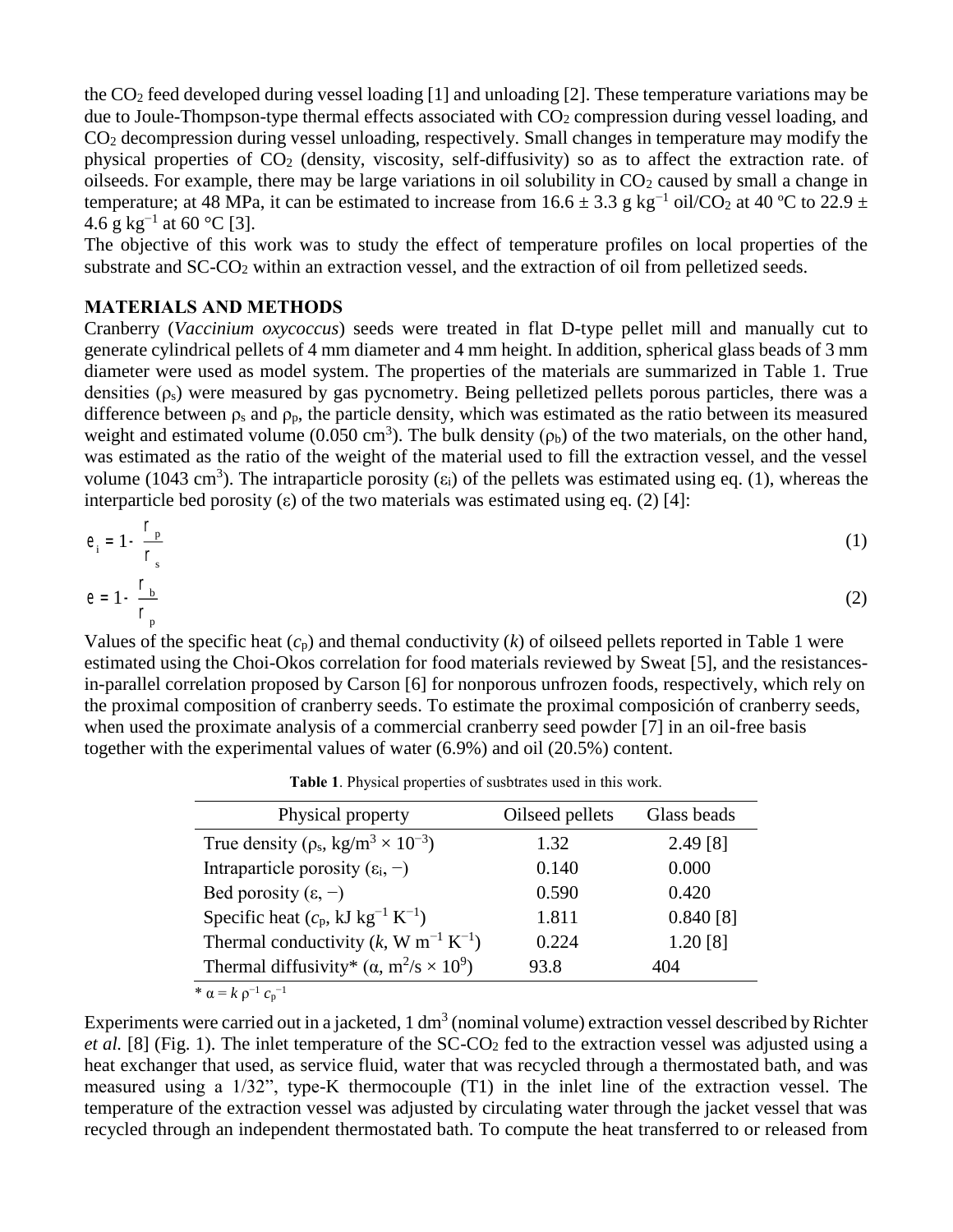the vessel wall, we measured the flow of water using a standard rotameter, as well as its temperature using 1/32", type-K thermocouples in the inlet (T2) and outlet (T3) lines of the vessel jacket. To



**Figure 1**. Geometry of 1 dm<sup>3</sup> cylindrical extraction vessel indicating location of thermocouples.

complete the heat balance for the extraction vessel, the exit temperature of the  $SC\text{-}CO<sub>2</sub>$  was measured using a 1/32", type-K thermocouple (T4) in its exit line. In the experiments, packed bed temperatures were monitored in five positions along the axis (T5, T6, and T7) and wall (T8 and T9) of the vessel as indicated in Fig. 1, using 1/32'' type-K thermocouples. All temperature sensors were connected to a data logger. Heating experiments were performed after thermal equilibration of the packed bed extractor to 60 ºC by feeding 40 g/h of SC-CO<sub>2</sub> at 40 °C and 48 MPa ( $U = 0.16$  mm/s) while circulating water at 60 °C through the vessel jacket. Cooling experiments, on the other hand, were carried out equilibrating the packed bed extractor and keeping its wall at 40 °C, and feeding 40 g/h of SC-CO<sub>2</sub> at 60 °C and 48 MPa ( $U = 0.14$ ) mm/s). Table 2 summarizes the physical properties of SC-CO2 at test conditions that where estimated using the REFPROP program [9] for pure  $CO<sub>2</sub>$  at test conditions under the assumption that the dissolved oil (low solubility) does not affect them [10]. The only exception was the binary diffusion coefficient of the oil in SC-CO2, or the oil diffusivity (*D*12), which was estimated using the correlation of Funazukuri *et al.* [11] using triolein as a representative component in the vegetable oil [3].

| Physical property                                                      | 40 °C and 48 MPa | $60^{\circ}$ C and 48 MPa |  |
|------------------------------------------------------------------------|------------------|---------------------------|--|
| Density ( $\rho$ , kg/m <sup>3</sup> × 10 <sup>-3</sup> )              | 0.985            | 0.927                     |  |
| Coefficient of thermal expansion ( $\beta$ , $K^{-1} \times 10^5$ )    | 3.194            | 3.003                     |  |
| Viscosity $(\mu, mPa s)$                                               | 0.115            | 0.097                     |  |
| Specific heat $(c_p, kJ kg^{-1} K^{-1})$                               | 1.765            | 1.768                     |  |
| Thermal conductivity $(k, W m^{-1} K^{-1})$                            | 0.126            | 0.113                     |  |
| Dimensionless Prandtl number* $(Pr, -)$                                | 1.613            | 1.514                     |  |
| Thermal diffusivity ( $\alpha$ , m <sup>2</sup> /s × 10 <sup>8</sup> ) | 7.281            | 6.913                     |  |
| Oil diffusivity (D <sub>12</sub> , $m^2/s \times 10^9$ )               | 2.514            | 3.086                     |  |

Table 2. Physical properties of supercritical CO<sub>2</sub> at test conditions used in this work.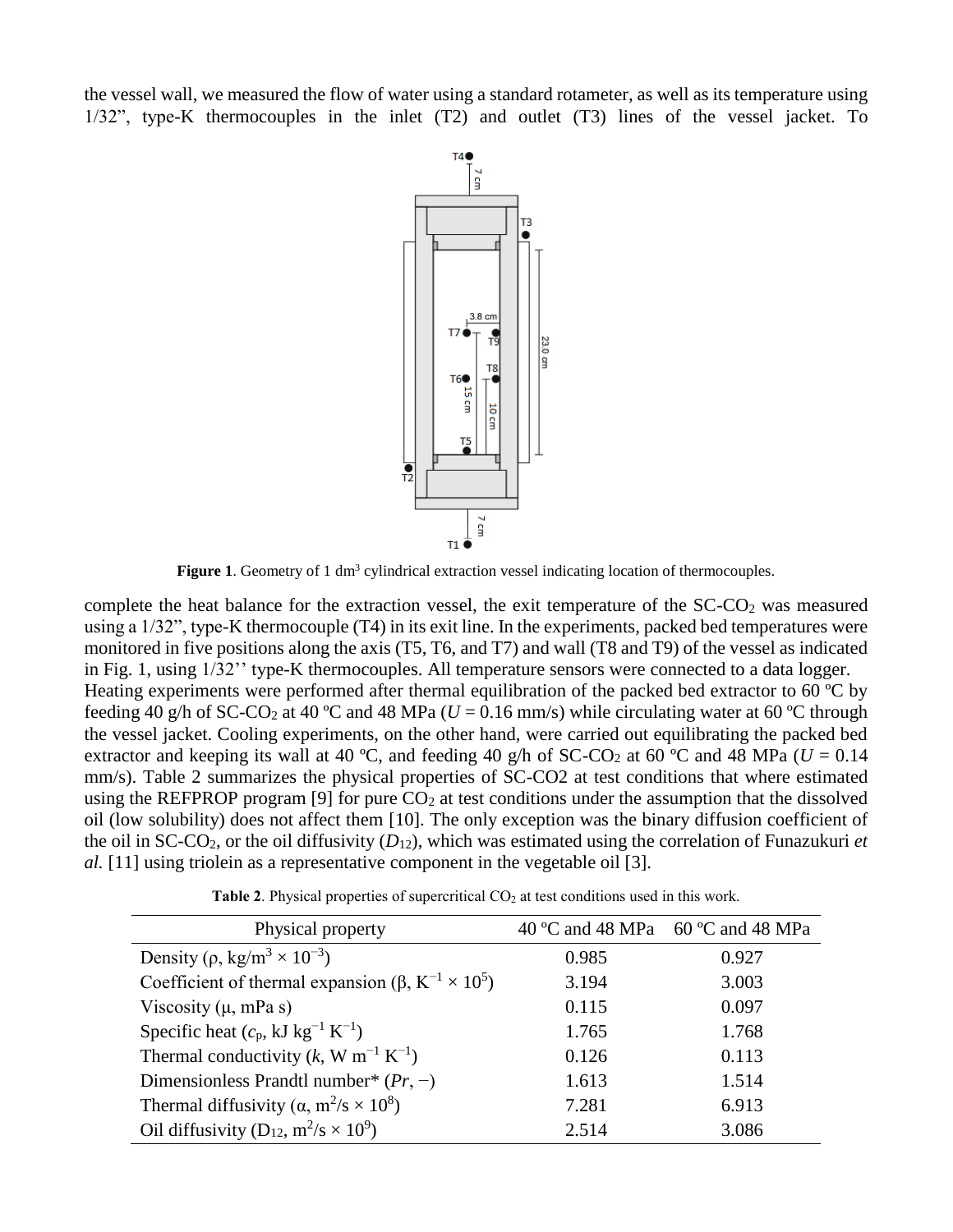\*  $Pr = c_p \mu^{-1} k^{-1}$ 

Heating and cooling experiments were carried out with oilseed pellets or glass beads. In addition, control isothermal experiments were carried out with oilseed pellets at 40 or 60 ºC and 48 MPa. In experiments with oilseed pellets, data was collected to construct cumulative extraction plots of oil yield *versus* specific CO<sup>2</sup> consumption. All experiments were extended up to 4 h, and performed in duplicate.

#### **RESULTS**

Fig. 2 summarizes results for temperature profiles in heating and cooling experiments for glass beads and oilseed pellets. In heating experiments using glass beads (Fig. 2.A), temperatures within the packed bed ranged from *ca*. 46 °C near the CO<sub>2</sub> inlet to *ca*. 57–59 °C in all other positions with a maximum near the hot vessel wall and a minimum near the axis, both far from the entrance. The  $CO<sub>2</sub>$  temperature at the entrance of the packed bed is slightly higher than the feed temperature (6 ºC above it) due to its heating in the thick and hot (60 ºC) bottom cap of the extraction vessel. In a short distance (*ca.* 10 cm) from the entrance, the SC-CO<sub>2</sub> stream equilibrates to the initial temperature of the packed bed contents due to heat transfer from the hot glass beads and the vessel wall. Glass beads would cool down as affected by the passing CO<sup>2</sup> stream, but this effect would be partially offset by the heat transferred through the vessel wall by the heating media in the vessel jacket (water at 60 ºC). A steady state condition is reached after *ca.* 40 min that is characterized by limited temperature fluctuations of about  $\pm 1$  °C.



**Figure 2**. Temperature evolution in five positions within 1-dm<sup>3</sup> extraction vessel packed with (**A**,**C**) 3-mm glass beads or  $({\bf B},{\bf D})$  4-mm cylindrical oilseed pellets during  $({\bf A},{\bf B})$  heating-type experiments  $({\bf C}O_2$  feed at 40 °C, vessel wall at 60 °C) or  $(C,D)$  cooling-type experiments  $(CO_2 \text{ feed at } 60 \text{ °C}, \text{ vessel wall at } 40 \text{ °C}).$ 

Trends in heating experiments for oilseed pellets (Fig. 2.B) are similar to those observed for glass beads (Fig. 2.A) with small differences. Differences relate to the noisier nature of the temperature fluctuations both in short-time and large-time scales (*cf.* perturbations at 20 and 130 min in Fig. 2.B, particularly at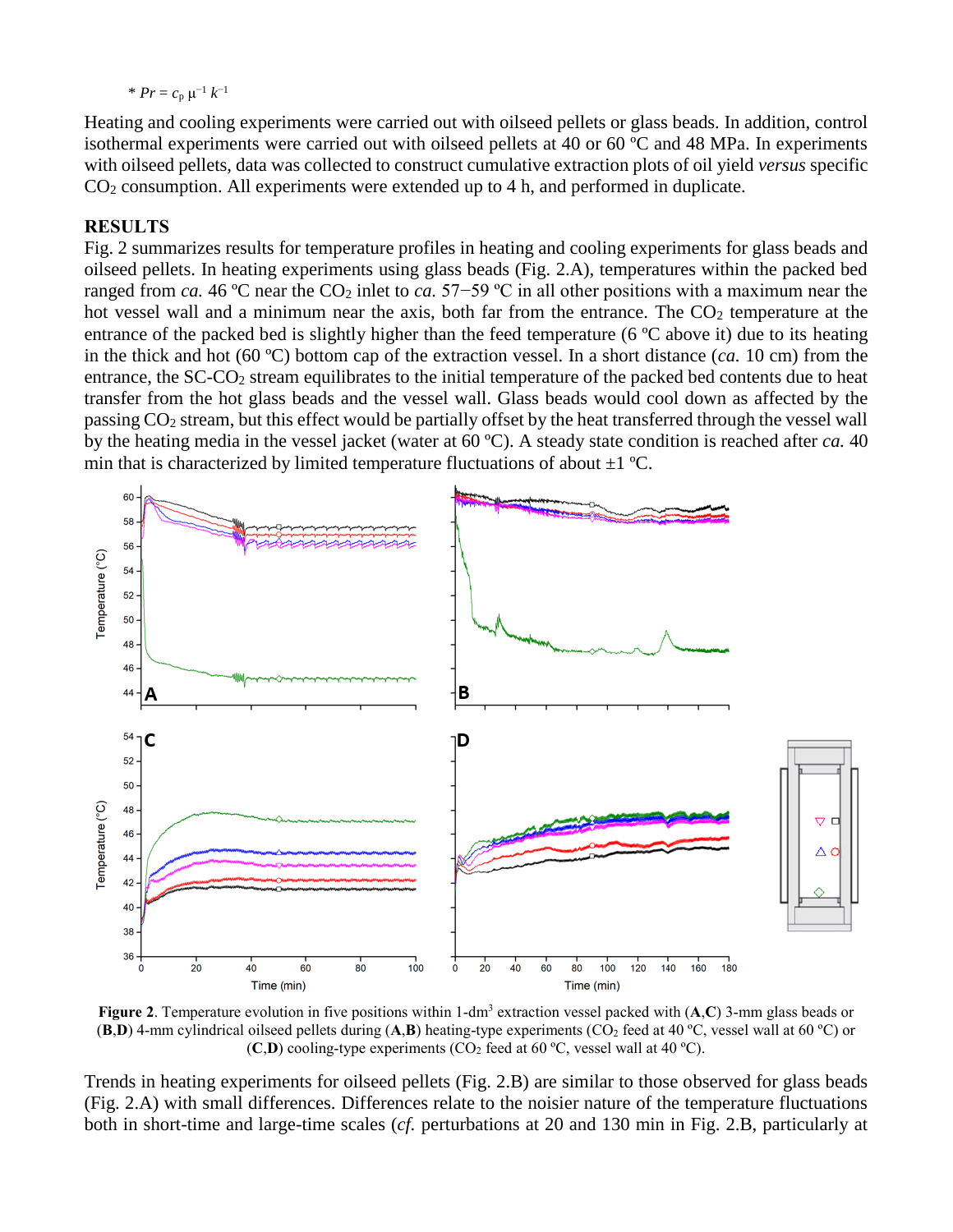the entrance of the extraction vessel), and the longer period to attain steady state conditions (*ca.* 120 min in the new case) when using oilseed pellets than glass beads. This may be due to the improved packing homogeneity and thermal properties of the glass beads as compared to the oilseed pellets.

In cooling experiments using glass beads (Fig. 2.C), on the other hand, temperatures within the packed bed ranged from *ca*. 48 °C near the CO<sub>2</sub> inlet to *ca*. 41−44 °C in all other positions (a minimum at the vessel wall and a maximum at the axis, both far from the  $CO<sub>2</sub>$  entrance). As before, steady state conditions are reached in about 50 min, but there are striking differences as compared to the heating experiments (Fig. 2.A) in that temperatures are more equally spaced in the bottom 15 cm of the extraction vessel, which is the distance along the vessel wall that the  $CO<sub>2</sub>$  stream takes to cool down to the wall temperature. Due to constraints to heat transfer within the packed bed, a gradient of *ca.* 2−3 ºC persist between the axis and the wall of the vessel in cooling experiments (Fig. 2.C) as compared to 0.5−1 ºC in heating experiments (Fig. 2.A).

Results for cooling experiments using oilseed pellets (Fig. 2.D) are a consequence of trends previously noted for differences in substrate properties in the case of heating experiments (Fig. 2.B using oilseed pellets *versus* Fig. 2A using glass beads), as well as for differences between type of experiment using glass beads (Fig. 2.C for cooling *versus* Fig. 2.A for heating). Indeed, attainment of steady state conditions in slower for cooling of SC-CO<sub>2</sub> in packed beds with oilseed pellets (*ca*. 150 min) than glass beads (*ca*. 50 min). Also, the temperature of the  $SC-CO<sub>2</sub>$  at the entrance of the packed bed is not as separated from temperatures at  $\geq$ 10 cm from the entrance in cooling experiments ( $\leq$ 4 °C) than heating experiments ( $\geq$ 10 ºC). Finally, temperatures in the middle section of the extraction vessel in the axial direction and across the vessel in the radial direction varied less in heating ( $\leq$ 1 °C) than cooling ( $\geq$ 3 °C) experiments.

Extraction rate and yield after a 4-h dynamic extraction increase as temperature increases from 40 to 60 <sup>o</sup>C (Fig. 3), possibly due to the increase in the solubility of the oil in  $SC-CO<sub>2</sub>$  at a pressure above the solubility crossover (*ca.* 31 MPa [3]), below which the trend reverses and solubility decreases as temperature increases. Cumulative extraction curves in heating and cooling experiments were intermediate between the two isothermal experiments. The initial slope of the cumulative extraction plots in Fig. 3 were 18.5 g kg<sup>-1</sup> oil/CO<sub>2</sub> for packed beds equilibrated to 40 °C in the static extraction period, and 24.8 g kg<sup>-1</sup> oil/CO<sub>2</sub> for packed beds equilibrated to 60 °C, which are close but slightly above the corresponding solubility values at 48 MPa informed in the introduction. The effect of the entrance of SC-CO<sup>2</sup> to the extraction vessel at a different temperature from that used for equilibration and static extraction was noted after *ca*. 1 h of dynamic extraction, and this resulted in a slight increase (cooling experiment) or decrease (heating experiment) of about 5 to 8% in oil yield following 4 h of extraction. From Fig. 3, it is apparent that the extraction rate was completely determined by the wall temperature initially, and that the cumulative extraction curve deviated slightly thereafter as affected by the  $CO<sub>2</sub>$  feed temperature. Following 4 h of dynamic extraction, the pelletized substrate is not fully exhausted, and differences in extraction rate related mainly to differences in oil solubility translate in a difference in yield of 19.3% between isothermal experiments at 40 or 60 ºC and 48 MPa.

#### **DISCUSSION**

The SC-CO<sup>2</sup> extraction of pelletized oilseeds at 48 MPa following a static extraction period is almost fully determined by oil solubility in  $CO<sub>2</sub>$  at the equilibration temperature (Fig. 3). Indeed, the slope of the cumulative extraction curves following equilibration at 40 or 60 °C is about 2 g kg<sup>-1</sup> oil/CO<sub>2</sub> above the corresponding thermodynamic solubility values estimated using the equation of del Valle *et al.* [3] but within the  $\pm 30\%$  error predicted by the authors. This was expected, because solubility determines equilibration during the long static extraction period required to homogenize temperature within the relatively large extraction vessel used in our experiments, and because using a very small superficial velocity during the dynamic extraction period gave time ( $ca$ , 24 to 27 min) for the passing  $SC\text{-}CO_2$  stream to equilibrate with the pelletized substrate. Transient effects associated with the entrance of  $SC\text{-}CO<sub>2</sub>$  at a different temperature from that of the extraction vessel walls start manifesting only after about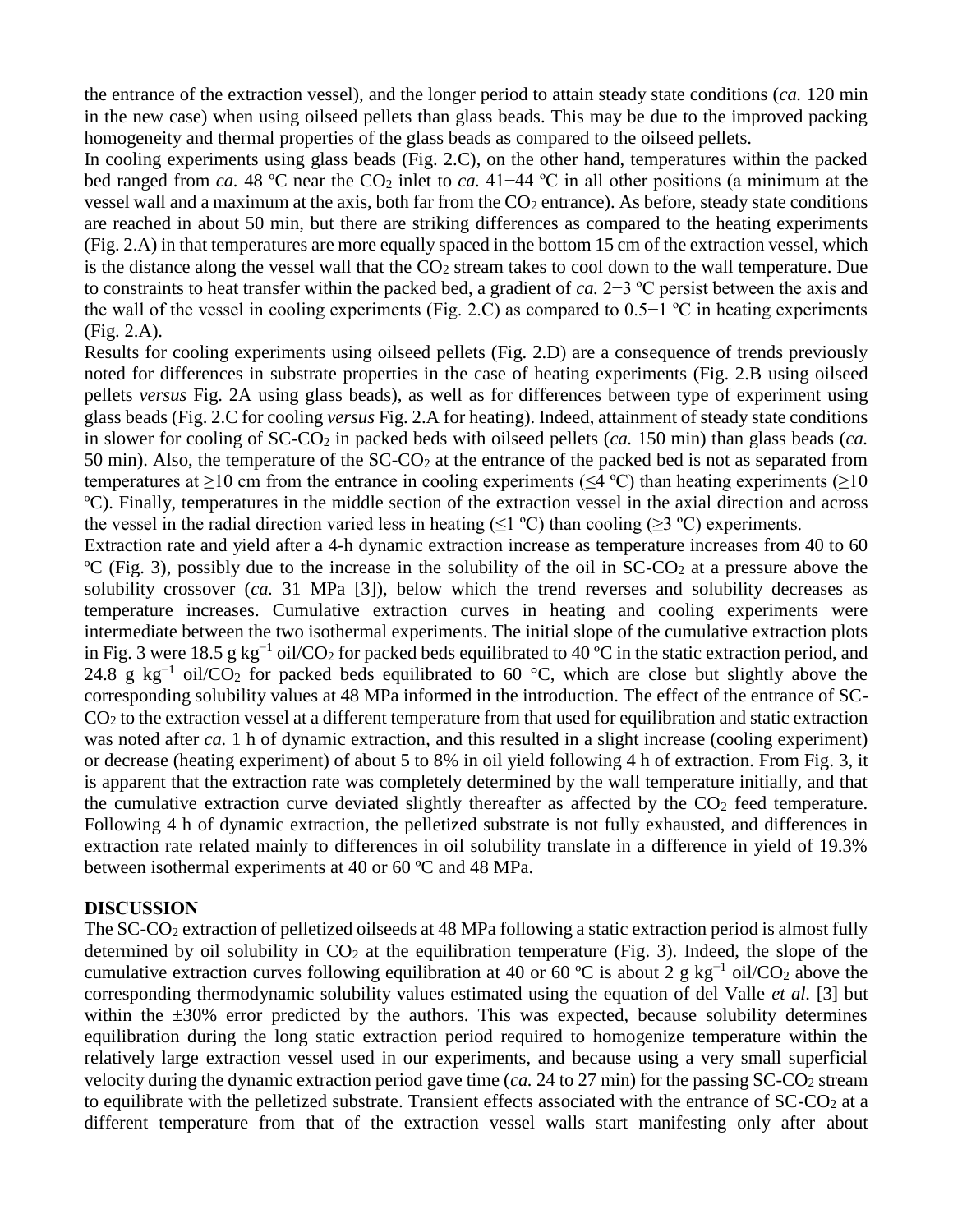

**Figure 3**. Cumulative oil extraction curves for 4-mm cylindrical oilseed pellets using SC-CO<sub>2</sub> at 48 MPa as a function of temperature: (red up-triangles) 60 ºC (isothermal); (pink diamonds) heating-type experiment (CO<sup>2</sup> feed at 40 ºC, vessel wall at 60 °C); (violet circles) cooling-type experiment (CO<sub>2</sub> feed at 60 °C, vessel wall at 40 °C); and, (blue down-triangles) 40 °C (isothermal). Lines represent operational solubities depending on vessel wall temperature: (red) 60 ºC; and (blue) 40 ºC.

1 h extraction when steady-state axial- and radial-gradients in temperature can be expected to be established within the packed bed (Fig. 2B and Fig. 2D). Gradients are more limited under heating (Fig. 2A and Fig. 2B) than cooling (Fig. 2A and Fig. 2B) conditions and this explains the larger differences between the two upper curves in Fig. 3 (differences in yield of 8% following 4 h of extraction) than between the two lower curves (differences in yield of 5% after the same time).

Results of extraction rate can be explained by system temperature that was more affected by the vessel wall than the CO<sub>2</sub> feed because the steel and glass beads or oilseeds pellets act as reservoir of heat that is conducted faster through the high-thermal conductivity stainless steel of the vessel than the solid substrate and the inter- and intraparticle fluid.

Heat transfer within a packed bed extraction vessel is a very complex phenomenon that considers several interconnected convection and conduction mechanisms involving the vessel wall and its contact with the substrate particles and the passing  $SC-CO<sub>2</sub>$  stream, as well as the contact between the particles, and between the particles and the passing  $SC-CO<sub>2</sub>$  stream [12]. These heat transfer mechanisms are, in turn, affected by the temperature gradients, the arrangement and physical properties of the packed bed particles, and the movement and physical properties of the  $SC\text{-}CO_2$  stream [12]. We believe that the differences between heating and cooling experiments, as well as the differences between glass beads and oilseed pellets that are reported in Fig. 2 are due mainly to differences in the heat transfer coefficient (*h*) between the passing  $SC-CO<sub>2</sub>$  stream and the particles, and differences in thermal diffusivity ( $\alpha$ ), size, and shape between the glass beads and oilseed pellets (Table 1). Heat transfer rate increases as a result of an increase in the value of *h*, that is higher in heating than cooling experiments due to the positive influence of natural convection phenomena. On the other hand, thermal gradients within substrate particles dissipate faster as values of α increase and/or as the size of the particles decreases, being these two factors better for glass beads than oilseed pellets. Faster heat transfer within the packed bed and faster dissipation of thermal gradients within substrate particles result in smaller differences in temperature in the middle section of the extraction vessel in the axial direction (10 to 15 cm from the bottom), and across the vessel (in the radial direction), as well as faster attainment of steady state conditions. Considering these indications, the fastest heat transfer is evidenced in the heating experiment using a packed bed of glass beads (Fig. 2.A). In transient heat transfer within solid particles, temperature gradients are defined by a dimensionless time or Fourier time (*Fo*), which is defined by Eq. (3):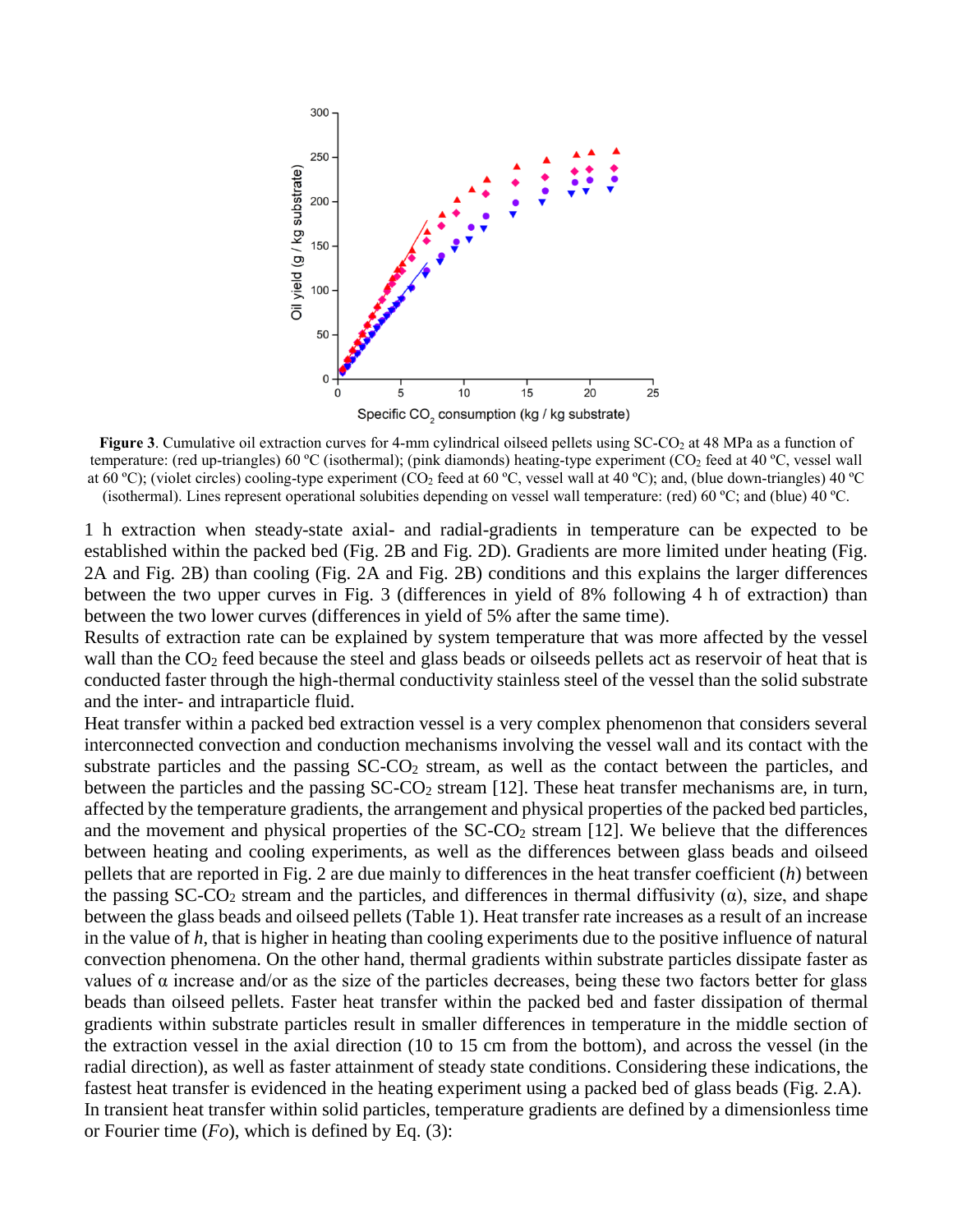$$
Fo = \frac{a}{d_p^2}.
$$
 (3)

For any given time, the dimensionless time increases as  $\alpha$  increases or the characteristic dimension of the particle  $(d_p)$  decreases. Considering the differences between substrate particles informed in Table 1, the actual time required to reach an equivalent temperature profile should be roughly 10 to 15 longer for 4 mm cylindrical oilseed pellets with a unitary shape factor (same height as diameter), whose surface is equivalent to that of a sphere of 4.9 mm diameter, than 3-mm spherical glass beads. These calculations do not take into account the effect of temperature on the thermal diffusivity of the two materials. Furthermore, in the case of the oilseed pellets the calculation does not take into account the effect of the intraparticle porosity (void volume) that is filled with SC-CO<sub>2</sub> at process conditions, nor transient changes associated with oil extraction that increases the void volume with time, and changes the chemical make-up of the substrate particle that is used to estimate its heat capacity and thermal conductivity.

When feeding SC-CO<sub>2</sub> from the bottom of a vertical extraction vessel, as in our experiments, natural convection contributes to convective heat transfer when the vessel wall and the packed substrates are at a temperature above the one of  $SC-CO<sub>2</sub>$  as in the heating experiments (a decrease in  $CO<sub>2</sub>$  density with temperature causes solvent upflow in the presence of a gravitational field). However, natural convection detracts from convective heat transfer in the cooling experiments when the wall and substrate are colder than the  $SC-CO<sub>2</sub>$ , because the increase in  $CO<sub>2</sub>$  density with the decrease in temperature causes solvent downflow in the gravitational field. The relative magnitude of the forced and natural convection phenomena depends on the relative magnitude of the dimensionless Reynolds [*Re*, Eq. (4)] and Grashof [ $Gr$ , Eq. (5)] numbers, respectively, as indicated by the magnitude of the  $Re/Gr^2$  ratio.

$$
Re = \frac{U \cap d_{\rm p}}{\rm m} \tag{4}
$$

$$
Gr = \frac{g \ b \ r^2 \left( T_w - \overline{T} \right)}{m^2} \tag{5}
$$

Based on values informed in Table 3, being in our particular case  $1 \ll 1.51 \times 10^8 \leq Gr/Re^2 \leq 3.07 \times 10^8$ , natural convection cannot be neglected as compared to forced convection [13]. Under these conditions, values of *h* can be estimated using the correlation proposed by Guardo *et al.* [14] for cases where both forced convection (FC) and natural convection (NC) contribute to heat transfer in packed beds operating with  $SC-CO<sub>2</sub>$ , Eq. (6), where the plus sign is used when FC is assisted by NC (in heating experiments), whereas the minus sign is used when FC is opposed by NC (in cooling experiments):

$$
Nu = Nu_{0} + \left| Nu_{CF} \pm \left( Nu_{CN} - Nu_{0} \right) \right|,
$$
\n(6)

where  $Nu_0 = 2$ ,

 $Nu_{CF} = 0.269 \times Re^{0.88} \times Pr^{0.30}$ , and

$$
Nu_{\rm CN} = Nu_{0} + 0.001 \times Gr^{0.330} \times Pr^{0.574}.
$$

Final estimates for the values of *h* in the experiments presented in Fig. 2 using Eq. (6) are summarized in Table 3, that suggest increases in *h* when changing from cooling to heating experiments, and when replacing glass beads by oilseed pellets as the substrate, as expected. The same as in the case of thermal diffusivity analysis, we did not account for the changes in *h* brought about by the changes in the porosity and composition of the substrate, nor we did account for changes in h along the extraction vessel brought about by changes in temperature resulting the heating or cooling of  $SC-CO<sub>2</sub>$ , that would decrease the effect of natural convection on the heat transfer.

**Table 3**. Estimation of the heat transfer coefficient between the particles and CO<sub>2</sub> at the entrance of the packed bed extractor.

| Parameter | Glass beads | Oilseed pellets |
|-----------|-------------|-----------------|
|           |             |                 |